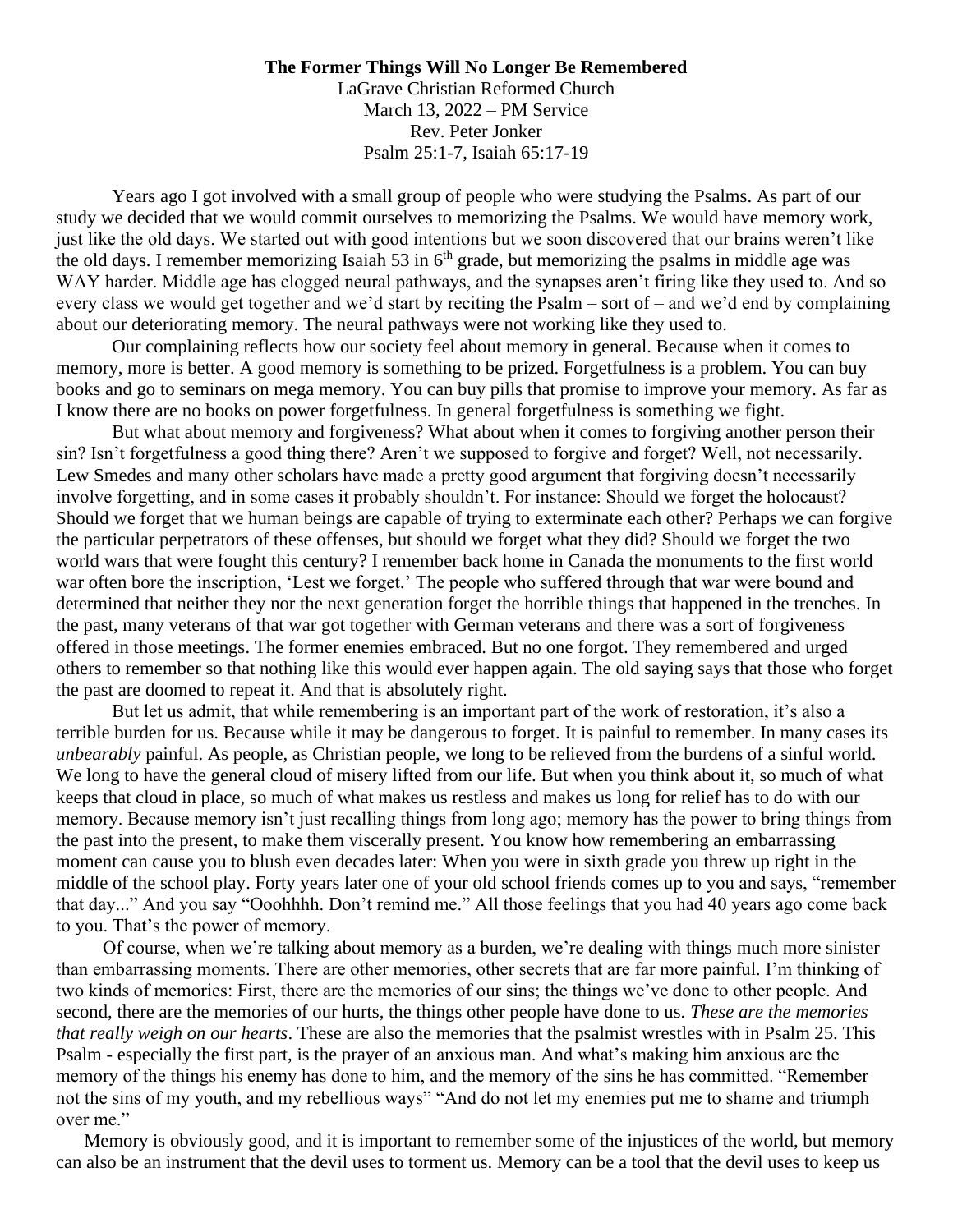enslaved to our sin. A marriage relationship is damaged by adultery. The husband its unfaithful and though the wife forgives the husband and the two of them are determined to make things work, the memory of his failure plagues the husband. All his interactions with his wife and family are seasoned with shame. He can't deal with his wife in the free and joyful way he used to. His dealings are hesitating and uncertain. The memory of his sin colors everything. The relationship is held captive by memory.

And for an addict, isn't it the memory of their sin that keeps them captive to their addiction? I knew a young person who grew up in a good Christian home. He was a good student and a good kid, but one time at a party he was goaded into trying heroin. Once. Only once. That was all it took to make him an addict. He ended up in long-term rehab and he would tell you that the memory of what it felt like to be on heroin was part of the struggle he endured every day. He was held captive by memory. "Remember not, O Lord. Remember not the sins of my youth. Remember not my rebellious ways." That's the prayer of someone who knows what it means to be held captive by sinful memories.

But it's not just the memories of our sins that plague us. It is also our hurts. A mother has a habit of criticizing her daughter. She never lets her accomplish anything without a word about how it could have been better. She is 35 years old and comes back for Christmas and the mom criticizes the way she dresses her kids for church: "You're not going to bring them to church looking like that are you?!" And the daughter blows up. It's not just the particular offense that gets her. It's the memory of all the other times she's been criticized. She may have forgiven her mom a hundred times in the past for her sins, but every time it happens again, the old memories return whether she likes it or not.

 Or, a much darker example, think of abuse victims and soldiers who have experienced trauma. Remember Chaplain Herm Keizer? Herm passed away about 6 years ago. Herm did a lot of work with veterans who suffered moral injury through battlefield trauma. The things they saw in combat, the horrors they witnessed, damaged their own sense of humanity. Sometimes people call it soul injury. A lot of that injury is transmitted through memories of the trauma. It is those memories that keep searing their souls. *Memory is an important tool in forgiveness and justice and redemption, but it is also a tool the devil uses to hold us captive.* 

 It's when we realize what a painful burden our memories can be that the real depth of God's promise in Isaiah 65 becomes clear to us. Because there will come a day when the burden of memory will be lifted. The final step in God's restoration, the final act of the new creation will be divine forgetfulness. The old order of things will pass away. The tears will be dried. There will be no more mourning or death, and everything will be made new. In a case of blessed amnesia. The daughter will not remember her mother's criticism. The husband's guilt over the hurt he caused his wife will be removed. The addict's longing for a high will be gone. The father won't recall the pain he felt at the graveside of his son. The soldier will no longer be visited by dreams of blood and carnage. God promises in Isaiah 65 "Behold, I will create a new heaven and a new earth. The former things *will not be remembered*, *nor will they come to mind*."

And then Jeremiah adds an even more amazing promise to what Isaiah said. In Jeremiah 31, in the passage I read earlier, we hear that not only will we forget our sins, but God will forget our sins too! God forgetting? The omniscient One forgets? How is such a thing possible? I'm not sure I understand this word, but I receive it. God will forgive our iniquity and he will remember our sin no more.

What do we make of God's forgetfulness? This is not divine amnesia. Forgetting sin is not God's way of letting people get away with something. No one is getting away with anything. In Revelation 21, we see a fuller vision of what Isaiah sees in his prophecy. And there it's very clear that the old order passes away only after judgment has been completed. The last judgment is described in Revelation 20. At that time everyone will be held accountable for what they have done and either they will pay a price for their sin or that price will be paid for them. When Revelation 20 comes to an end the scales of justice have been leveled. There will be no one left who can claim they have been dealt with unjustly. There will be no more blood crying out from the ground. But the new creation isn't finished when the judgment is over. The new creation isn't done until the old order of things passes away and the new order takes its place. And the old order will not completely lose its power over us until our painful memories are taken away. When that finally happens, when the memories of our failures and our traumas are washed from our mind *then we will be free.* Free to love each other completely without suspicion, without reservation, without mistrust. This final forgetfulness is obviously something for the future. It won't happen in this life. As long as we live in this world, we will always have our memories. So, you might fairly ask, does any of this make a difference to our life today. I think it does. It certainly changes our